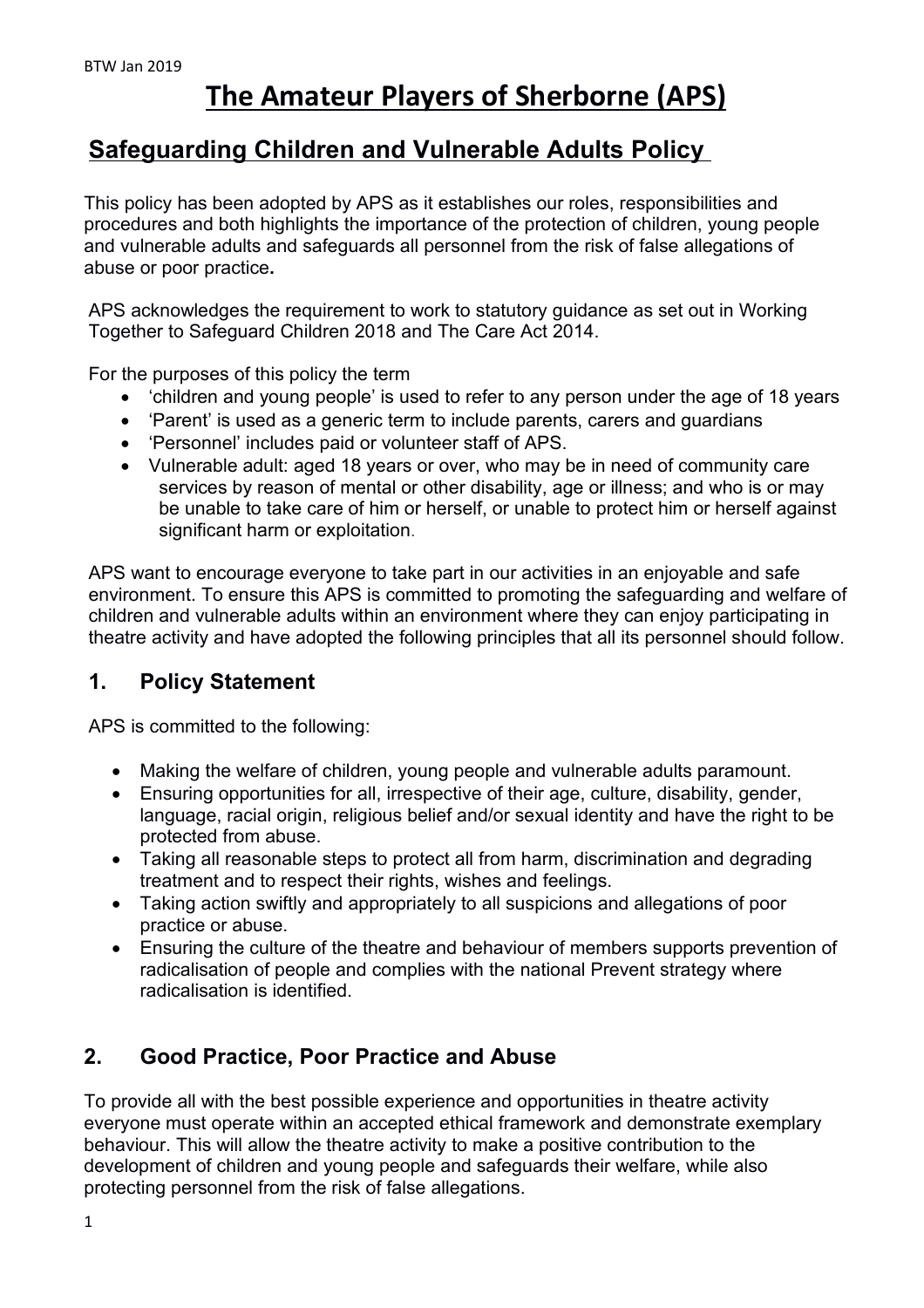# **2.1 Good practice**

All personnel should adhere to the following principles and actions:

- Before undertaking any activities involving children and young people, consideration will be given to ensure an appropriate level of supervision during the activity.
- Make the experience of theatre activity fun and enjoyable; promote fairness and confront and deal with bullying.
- Treat all equally; this means giving both the more and less talented members of a group similar attention, time, respect and preserving their dignity.
- Avoid unnecessary physical contact with children and young people. Where any form of physical guidance is required in teaching technique, this should be provided openly and with the consent of the child or young person and parent.
- Maintain a safe, open and appropriate relationship with all. It is inappropriate for personnel and others in positions of authority to have an intimate relationship with a young person, even if they are over 16, the normal age of legal consent.
- Maintain appropriate standards of behaviour at social events.
- Be an excellent role model, for example by not smoking or drinking alcohol while working with children and young people.
- Communicate regularly with parents and involve them in decision-making. Gain their consent in writing to act in loco parentis to give permission for the administration of emergency first aid or other medical treatment if the need arises.
- Be aware of any medical conditions, existing injuries and medicines being taken. Keep a written record of any injury or accident that occurs, together with details of any treatment given. Arrange that someone with knowledge of first aid is readily available
- Always be publicly open when working with children, young people and vulnerable adults.
- Gain written parental consent for any significant travel arrangements, especially if an overnight stay is involved

# **2.2 Poor practice**

The following are regarded as poor practice and should be avoided by all personnel, when working with children, young people and vulnerable adults:

 Unnecessarily spending excessive amounts of time alone with them, including on a one to one basis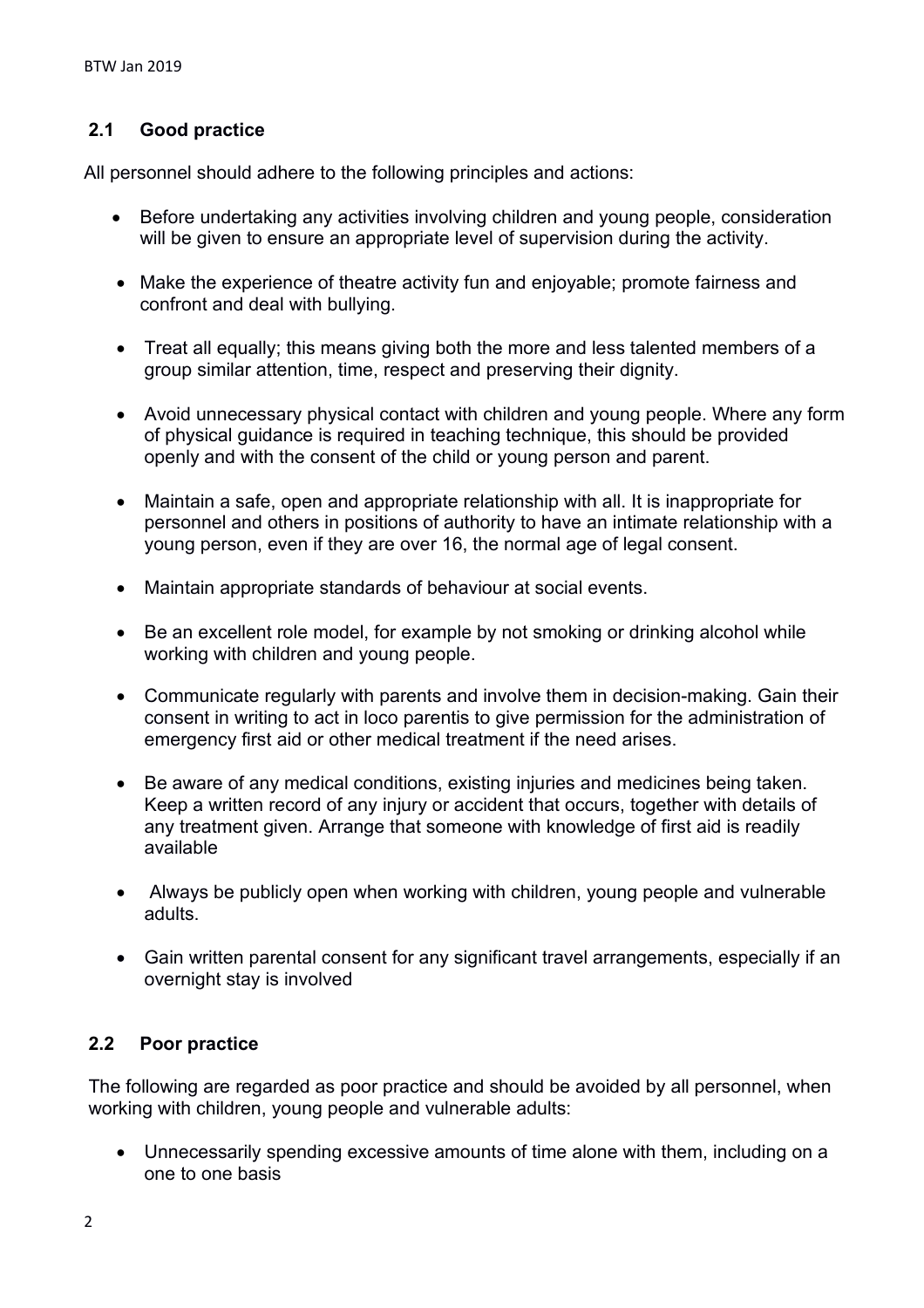BTW Jan 2019

- Taking children and young people alone in a car on journeys, however short, without the express consent of the parent
- Taking children and young people to your home where they will be alone with you unsupervised
- Sharing a room without others present, e.g. the dressing room
- Engaging in rough, physical or sexually provocative games, including horseplay
- Allowing or engaging in inappropriate touching of any form
- Allowing children and young people to use inappropriate language unchallenged
- Making sexually suggestive comments, even in fun
- Reducing a person to tears as a form of control, using aggressive language or calling them names
- Letting allegations made go unchallenged, unrecorded, or not acted upon
- Doing things of a personal nature that the person can do for themselves
- Having a child, young person or vulnerable adult stay at your home with you unsupervised

Where it is impractical to avoid any of the situations mentioned above, they should only occur with the full knowledge and consent of someone in charge in the theatre activity and the children and young people's parents.

If during your care of a child or with a vulnerable adult you accidentally hurt them, they seem distressed in any manner, appear to be sexually aroused by your actions, or misunderstand or misinterpret something you have done, report any such incidents as soon as possible to another colleague and make a brief written note of it. Parents of children and young people should also be informed of the incident.

#### **2.3 Abuse**

Abuse in all its forms can affect a person at any age. The effects can be so damaging that if not treated, they may follow an individual into adulthood.

People with disabilities may be at increased risk of abuse through various factors such as stereotyping, prejudice, discrimination, isolation, and a powerlessness to protect themselves, or adequately to communicate that abuse has occurred.

People from ethnic minorities, who may also be experiencing racial discrimination, may be, or feel, doubly powerless in these respects.

Abuse may take a number of forms, and may be classified under the following headings: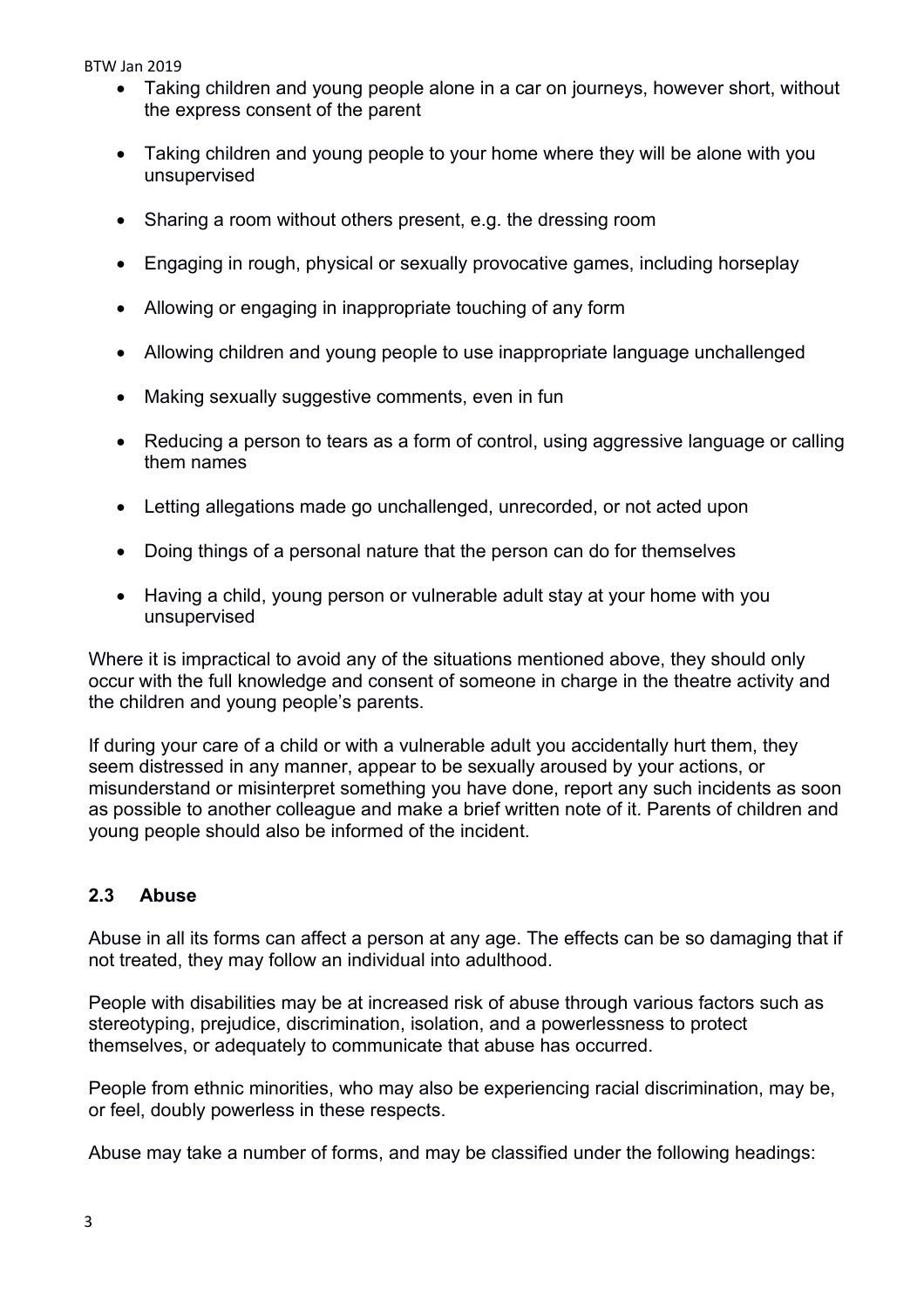#### BTW Jan 2019 **Neglect**

This is the persistent failure to meet a person's basic physical and/or psychological needs, likely to result in the serious impairment of health or development. Neglect may involve a parent or carer failing to:

- provide adequate food, clothing and shelter (including exclusion from home or abandonment);
- protect from physical and emotional harm or danger:
- ensure adequate supervision (including the use of inadequate care-givers); or
- ensure access to appropriate medical care or treatment.

It may also include neglect of, or unresponsiveness to basic emotional needs.

# **Physical Abuse**

This is where someone physically hurts or injures someone, for example by hitting, shaking, throwing, poisoning or scalding, drowning, suffocating or otherwise causing physical harm. Physical harm may also be caused when a parent or carer fabricates the symptoms of, or deliberately induces, illness in the child, young person or vulnerable adult.

# **Sexual Abuse**

This involves forcing or enticing someone to take part in sexual activities, not necessarily involving a high level of violence, whether or not they are aware of what is happening. The activities may involve physical contact, including assault by penetration (for example, rape or oral sex) or non-penetrative acts such as masturbation, kissing, rubbing and touching outside of clothing. They may also include non-contact activities, such as looking at, or in the production of, sexual images, watching sexual activities, or encouraging sexually inappropriate behaviour. Sexual abuse is not solely perpetrated by adult males. Women can also commit acts of sexual abuse.

# **Child Sexual Exploitation**

Child Sexual Exploitation involves grooming a child directly or online; to prepare a child for sexual abuse; to gain access to a child and build a relationship with that child. This can involve one off contact which may include sexual advances, to a series of events over time. It may start with an adult scanning websites to identify a vulnerable child or befriending a child, perhaps by pretending to have common hobbies or interests or using flattery to trick a child into trusting them. Perpetrators can groom families and organisations, to be trusted as a route to gaining access and creating a relationship with a child.

# **Emotional Abuse**

This is persistent emotional maltreatment of a person such as to cause severe and persistent adverse effects. It may involve conveying they are worthless or unloved, inadequate, or valued only insofar as they meet the needs of another person. It may include not giving opportunities to express their views, deliberately silencing them or 'making fun' of what they say or how they communicate. It may feature age or developmentally inappropriate expectations being imposed, including interactions that are beyond a person's developmental capability. It may involve seeing or hearing the ill-treatment of another. It may involve serious bullying (including cyber bullying), causing the person frequently to feel frightened or in danger.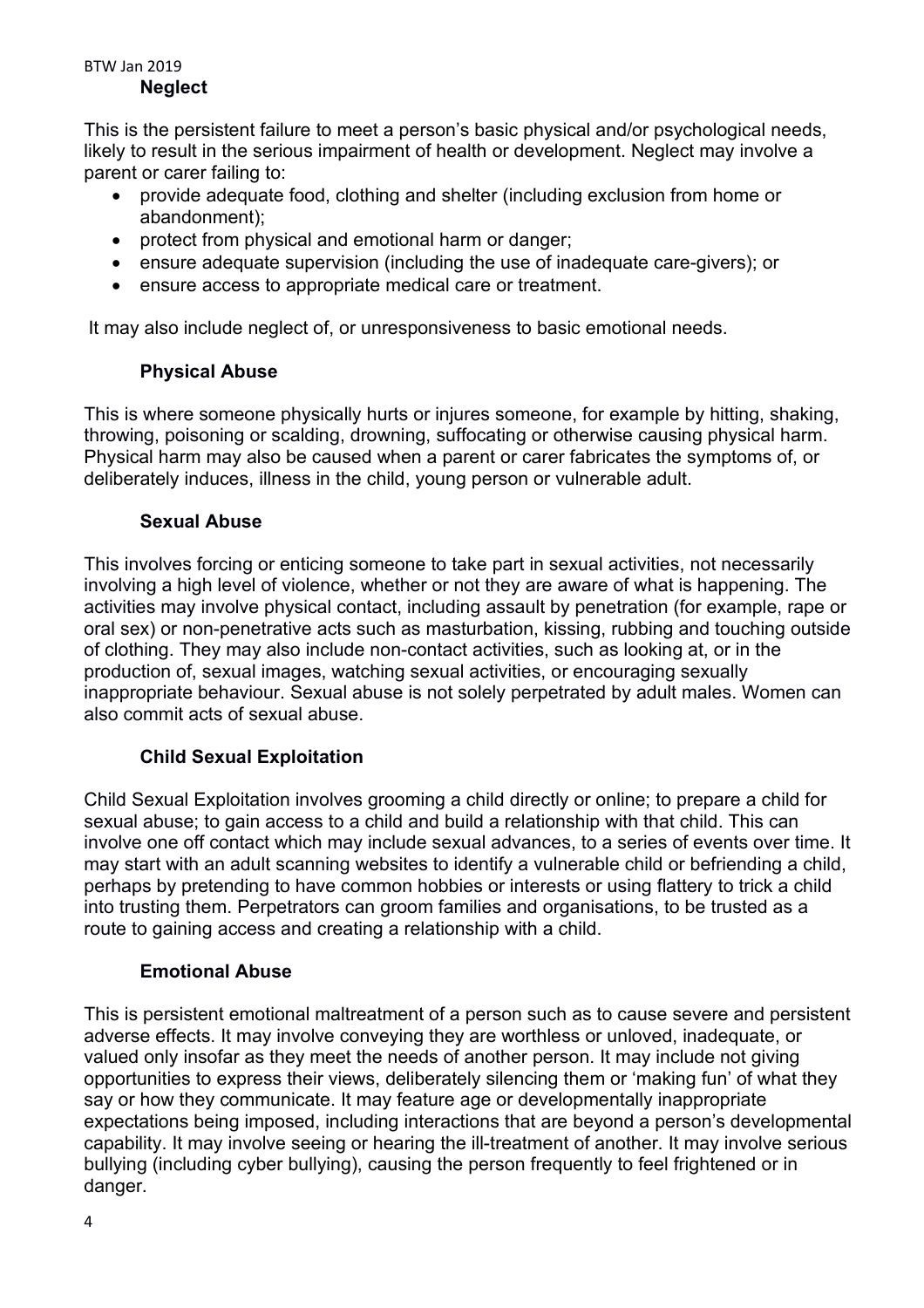# **Bullying**

This may be bullying by an adult or another child. Bullying is defined as deliberate hurtful behaviour, usually repeated over a period of time, where it is difficult for those bullied to defend themselves. It may be physical (e.g. hitting, kicking, theft), verbal (e.g. racist or homophobic remarks, threats, name-calling, graffiti, abusive text messages transmitted by phone or on the internet), emotional (e.g. tormenting, ridiculing, humiliating, ignoring, isolating from the group), or sexual (e.g. unwanted physical contact or abusive comments).

# **2.4 Indicators of abuse**

Even for those experienced in working with abuse, it is not always easy to recognise a situation where abuse may occur or has already taken place. Most people involved in theatre activity are not experts in such recognition, but indications of abuse may include:

- Unexplained or suspicious injuries such as bruising, cuts or burns, particularly if situated on a part of the body not normally prone to such injuries
- An injury for which an explanation seems inconsistent
- The child, young person or adult describes what appears to be an abusive act involving him/her
- Someone else a child or adult, expresses concern about their welfare.
- Unexplained changes in behaviour e.g. becoming very quiet, withdrawn, or displaying sudden outbursts of temper - or behaviour changing over time
- Inappropriate sexual awareness
- Engaging in sexually explicit behaviour in games
- Distrust of people, particularly those with whom a close relationship would normally be expected
- Difficulty in making friends
- Being prevented from socialising with others
- Displaying variations in eating patterns including overeating or loss of appetite
- Losing weight for no apparent reason
- Becoming increasingly dirty or unkempt

It must be recognised that the above list is not exhaustive or exclusive, but also that the presence of one or more of the indicators is not proof that abuse is actually taking place. It is not the responsibility of those working in the theatre to decide that abuse is occurring, but it is their responsibility to act on any concerns.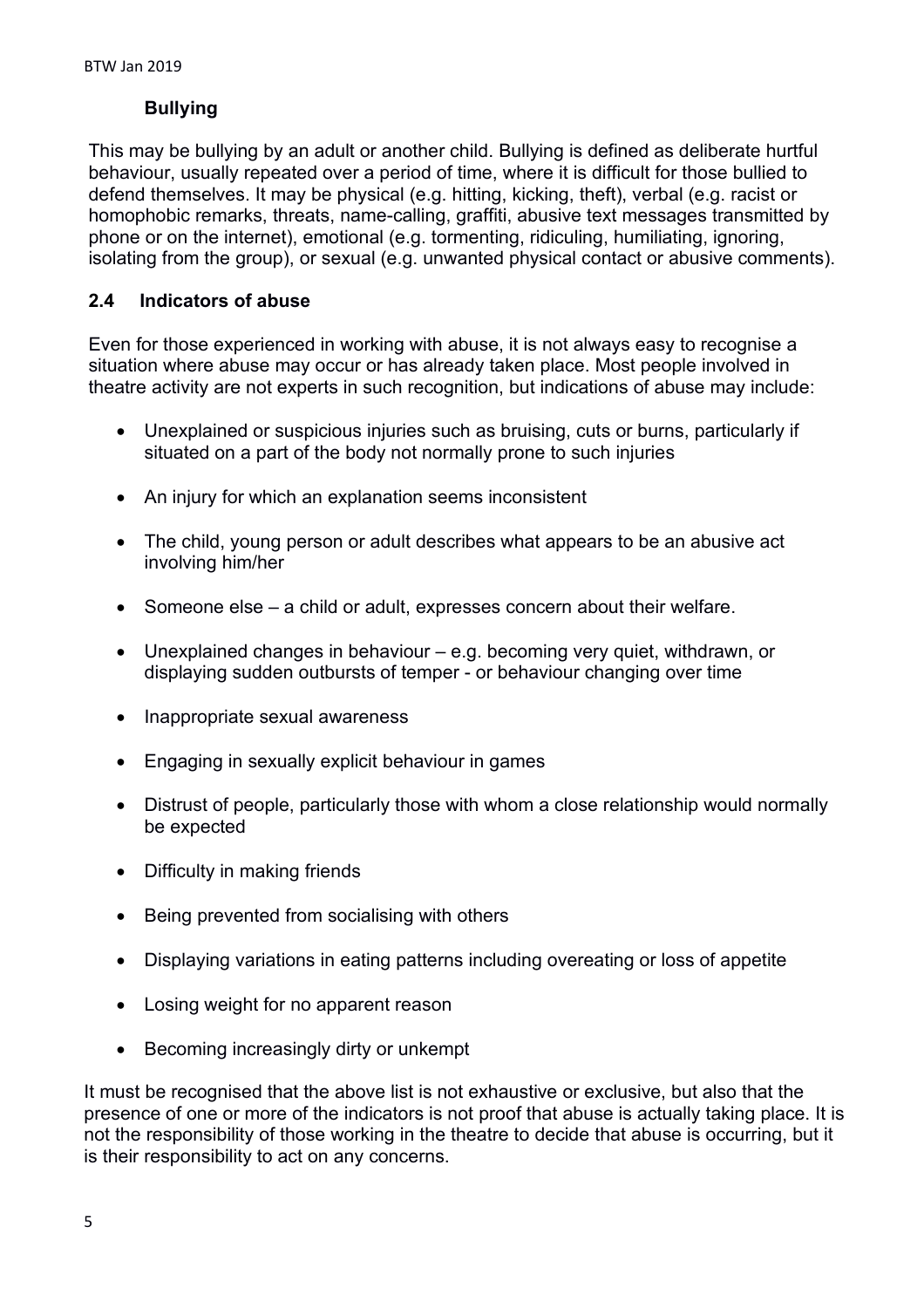# **3. Responding to suspicions and allegations**

Abuse can and does occur in the family setting as well as other situations, which may include the theatre or other social activities, and is rarely a one-off event when it occurs within such a setting. It is crucial that those involved in the theatre are aware of this possibility and that all suspicions and allegations are taken seriously and appropriate action taken.

It is **not** the responsibility of anyone in the theatre, whether paid or a volunteer, to decide whether or not child abuse is taking place. However, there is a responsibility to inform appropriate agencies of possible abuse so that they can then make inquiries and take any necessary action to protect the person. This applies both to suspicions of abuse occurring within the context of theatre activities and to allegations that abuse is taking place elsewhere.

# **3.1 Receiving evidence of possible abuse**

We may become aware of possible abuse in various ways. We may see it happening ourselves; we may suspect that it is occurring because of signs such as those listed above; it may be reported to us by someone else, or directly by the person affected.

In the last of these cases, it is particularly important to respond appropriately. If a person says or indicates that he or she is being abused, or information is obtained which gives you concern that they are being abused, you should:

- React calmly so as not to frighten them
- Tell them they are not to blame and that it was right to tell
- Take what they say seriously, recognising the difficulties inherent in interpreting what is said by a person who has a speech disability and/or differences in language
- Keep questions to the absolute minimum necessary so that there is a clear and accurate understanding of what has been said, and be careful not to ask leading questions
- Reassure them, but do not promise to keep the matter secret explain that to resolve the problem it will be necessary to inform other people as appropriate.
- Write down what they tell you, using their own words where possible

# **3.2 Recording information**

As with other forms of information arising in relation to safeguarding, information of this kind is highly sensitive and confidential. Accordingly, it should be held under secure conditions and only made available to those who have a definite need for it.

You should make a note as soon as possible of whatever information you obtain and pass on to your Safeguarding Leads. The information is then recorded for your own future reference and possibly for passing on to others, appropriate agencies such as the MASH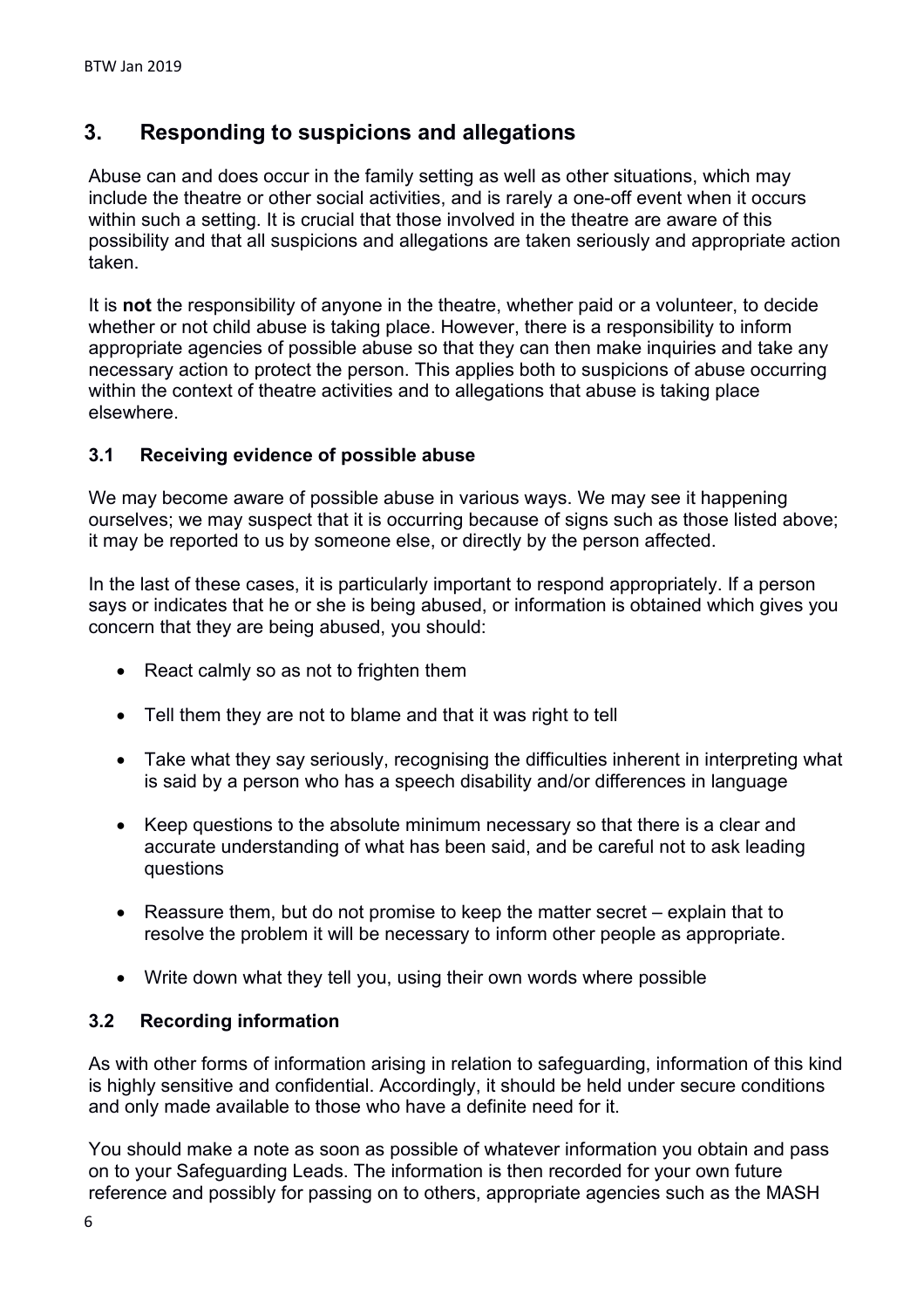#### BTW Jan 2019

Multi Agency Safeguarding Hub or the police. In writing such a note, you should confine yourself to the facts, and distinguish between what is your own personal knowledge and

what you have been told by other people. You should not include your own opinions on the matter, to avoid the possibility of libel.

Information should include the following:

- The nature of the allegation, in as much detail as possible, including times, dates, locations and other relevant information
- Details of the person involved, including name, age, address and other contact details, and identifying who has parental responsibility if a child
- Details of the person against whom the allegation is made, including name, relationship with the victim, age and contact details (if known)
- The identity and contact details of any informants or other witnesses
- The person's account, if he or she can give one, of what has happened
- A description of any visible bruising or other injuries
- Details of who else has been informed of the alleged incident
- Any other relevant information
- Record outcome and if referred record confirmation
- Sign and date what you record

#### **3.3 Reporting the concern**

Any concern about the welfare of a child should be reported immediately to the Safeguarding Leads who will decide what action to take. The Safeguarding Lead or deputy should be the main contact for reporting concerns to MASH

#### **Safeguarding Leads**

**Name: Bev Taylor-Wade Telephone number**: 07796 184111

**Name: Roy Catchpole Telephone number:** 

**MASH Telephone number:** 01202 228866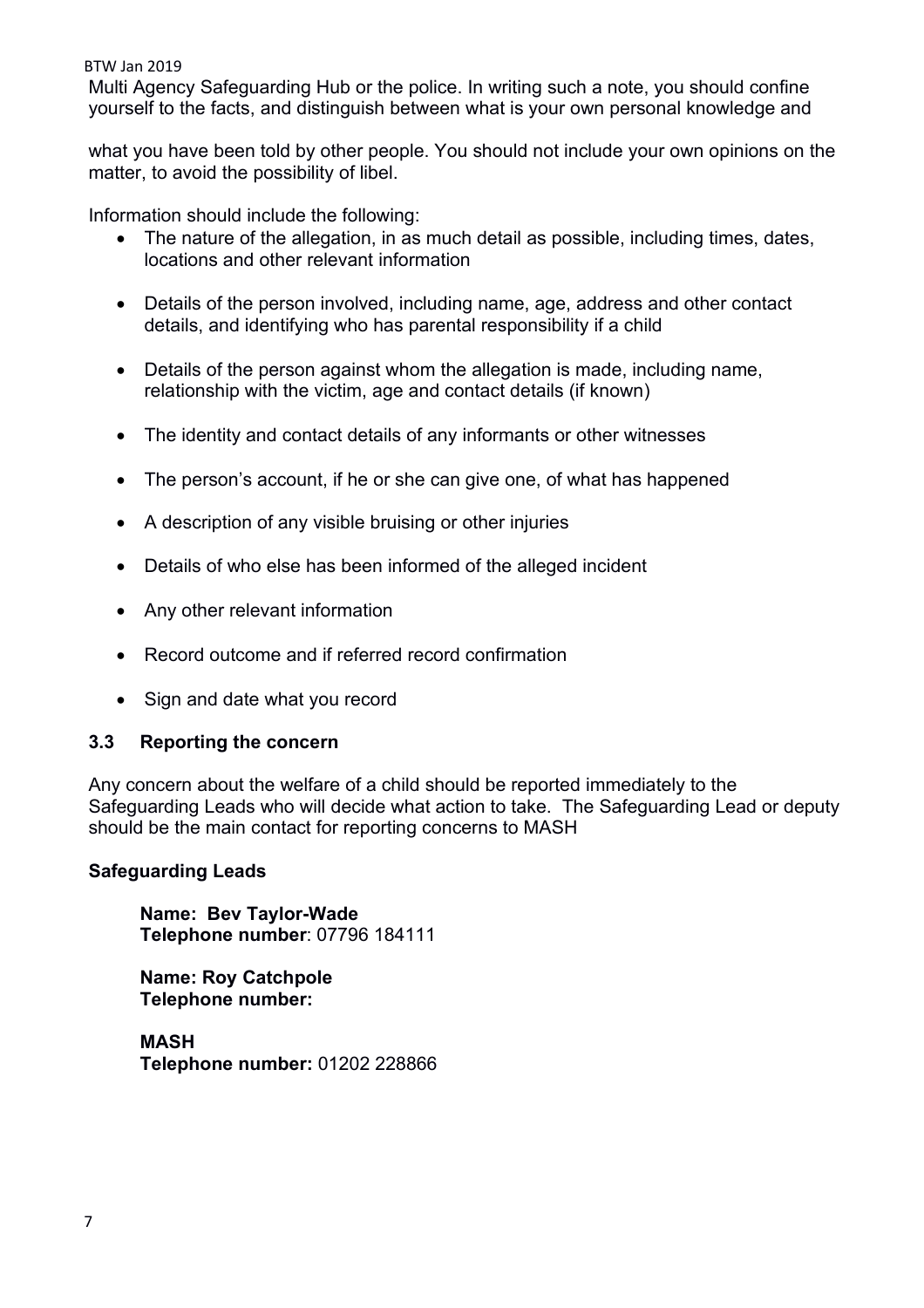#### BTW Jan 2019 **Parents or carers**

In most situations, it would be important to talk to parents or carers to help clarify any initial concerns. For example, if a child seems withdrawn, they may have experienced bereavement in the family. However, there are circumstances in which a person might be placed at even greater risk were such concerns to be shared, e.g. where a parent or carer may be responsible for the abuse or not able to respond to the situation appropriately. In these situations, or where concerns still exist, any suspicion, allegation, or incident of abuse must be reported to appropriate agencies as soon as possible.

# **Children's Social Care (MASH) or Police**

The first consideration is to minimise the danger of further abuse to the person or to others. The Safeguarding Lead should seek advice from the local police or MASH. The allegation should be referred to the police and MASH in any case involving physical or sexual abuse or where the person's safety is otherwise at risk. If the Safeguarding Lead is not available, or the concern is about the Lead, the person in receipt of the information or with the concern should contact these agencies direct. Reporting the matter to the police or MASH should not be delayed by attempts to obtain more information.

# **MASH Multi-Agency Safeguarding Hub**

Email: MASH@dorsetcc.gov.uk Tel: 01202 228866

When a Safeguarding referral is made its staff has a legal responsibility to investigate.

# Police

Where the apparent abuse is of a criminal nature, it will be appropriate to inform the police. A record should be made of the crime reference number provided by the police, together with the time and date of the call, in case any follow-up is needed. The police and MASH may also carry out a joint enquiry.

# **3.4 Allegations/Concerns against a member of staff or volunteer or another adult**

An allegation may relate to a person who has:

- behaved in a way that has harmed a person
- possibly committed a criminal offence against or related to a person, or
- behaved towards a person in a way that indicates they may pose a risk of harm

Any allegation should be reported immediately to the Safeguarding Lead who should inform the Local Authority Designated Officer (LADO) within one working day. If the allegation is about the Lead, it should be reported to the deputy or person in charge of the theatre activity.

The Local Area Designated Officer (LADO) can be contacted through MASH – 01202 228866.

LADO Name; Patrick Crawford Email: MASH@dorsetcc.gov.uk Phone: - 01305 221122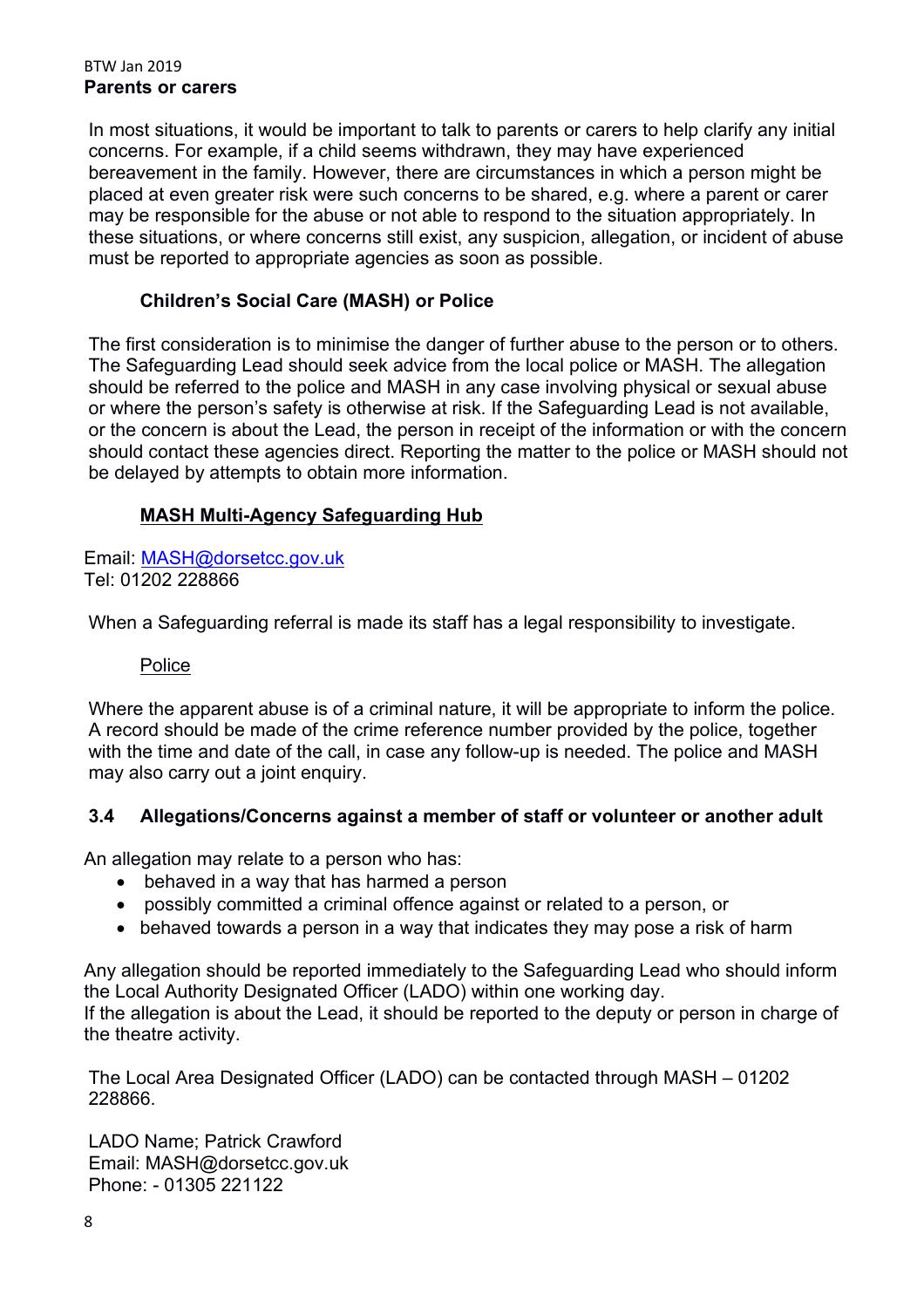# **3.5 Disciplinary procedures**

For all personnel, if the abuse is alleged to have occurred within the context of the theatre activity it may also require disciplinary action by APS.

If the matter is being investigated by the police and/or MASH, APS may decide to await the outcome of these investigations, which may well influence a disciplinary investigation, although not necessarily so. In appropriate cases, the theatre will suspend the individual concerned while an investigation is taking place. This is not intended to prejudge the outcome of the investigation, but simply to remove the individual from contact with children, young people and vulnerable adults until the investigation is concluded.

The disciplinary sanctions available include:

**By APS** – Suspension or exclusion from membership of the individual concerned, and such other sanctions which are provided for within the APS constitution

Every effort will be made to maintain confidentiality for all concerned, and consideration will be given to what support may be appropriate to children and young people, parents and all personnel

# **3.6 Allegations of previous abuse**

Allegations of abuse are sometimes made some time after the event, for example, by an adult who was abused as a child by a member of personnel who is still working with children and young people. Where such an allegation is made, the procedures given above will be followed. This is because other children and young people, either within the theatre or outside it, may be at risk from this person.

# **4. Recruiting and selecting personnel to work with children, young people and vulnerable adults**

It is important that all reasonable steps are taken to prevent unsuitable people from working with vulnerable people. This applies equally to all personnel. The fundamental principle is that those in charge of activities must take all reasonable steps to satisfy themselves as to the suitability of those who are given access to the people in their care.

# **4.1 Controlling access to children, young people and vulnerable adults**

Applicants for positions that involve significant access to children and young people should complete procedures designed to elicit information about their past career, and to disclose any criminal record or other matter that has a bearing on their suitability to work with them.

Consent should be obtained from applicants for checks to be conducted to determine whether the Disclosure and Barring Service holds any relevant information on them.

The organisation has a legal duty to make a referral to the DBS in cases where an individual (paid worker or volunteer) is removed from working within the theatre (or would have, had the person not left first) because the person poses a risk of harm to others.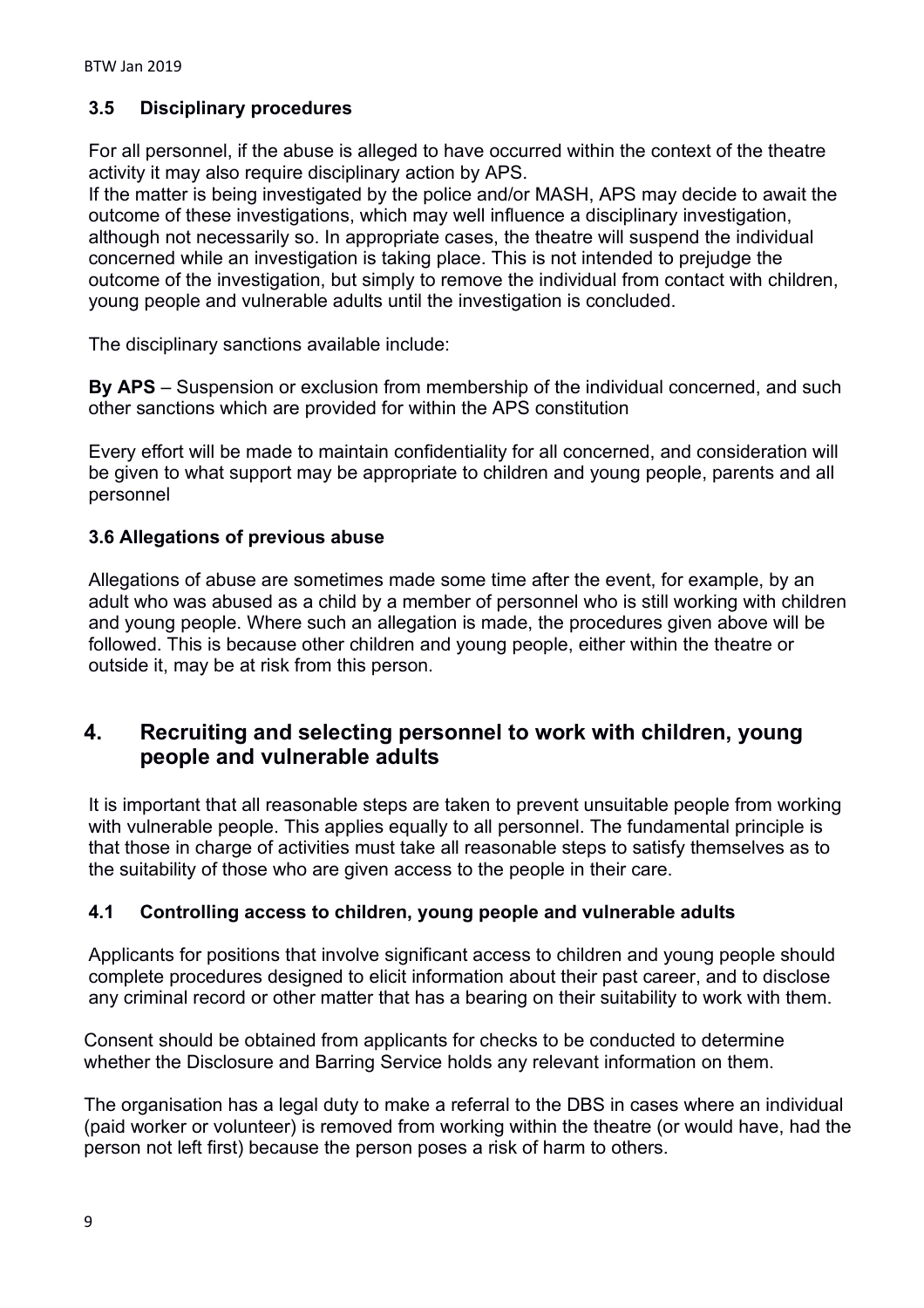# **4.2 Vetting (including DBS checking)**

All personnel who will have significant access to children, young people and vulnerable adults must first be vetted by obtaining a Disclosure about the individual from the Disclosure and Barring Service.

It is important to emphasise that the absence of any relevant disclosure emerging from this vetting process does not guarantee that the individual is safe to work with others, so it should not be relied on excessively. It is only one of a number of factors in the initial assessment of the person's suitability for such responsibilities.

DBS checks can be arranged through: - www.dorsetlscb.co.uk

The cost is £44 for each person, please contact https://www.dorsetforyou.gov.uk/home.aspx directly for more information.

Directors of APS productions which involve a young person under the age of 18 or vulnerable adults will need to have a basic DBS check and level of training commensurate with their role

When having a DBS check individuals are asked to register for the online service on application, or within 7 days of receiving their certificate, so that the DBS check can be transferable for other voluntary organisations.

On receipt of the DBS check the individual will show the certificate to the Safeguarding Lead who will:

- 1. Validate that the DBS check belongs to the individual checking identity using documents as required for the DBS check.
- 2. Check that the details in the DBS certificate are accurate
- 3. Check that the DBS check relates to the child or vulnerable adult workforce
- 4. Check that the individual has signed up to the update service
- 5. Make a record of the Date, Certificate number, Name and Address.

# **4.3 Licensing and Chaperones**

Directors or producers intending to produce a play which involves a young person need to check if they need to apply for a license, and if so will need to ensure there are licensed chaperones for the young person.

Key points in determining the requirement for a license:

The upper age limit of a child for the purposes of these requirements is until they cease to be of compulsory school age (the last Friday in June of the school year in which they reach the age of  $16$ ) – page 3 of specific quidance

This need for a license applies where performances are at a licensed premise, or in connection with which a charge is made.

However, a license is not required if a child does not perform on more than four days in any period of six months (providing no absence of school is required) – page 14 of specific guidance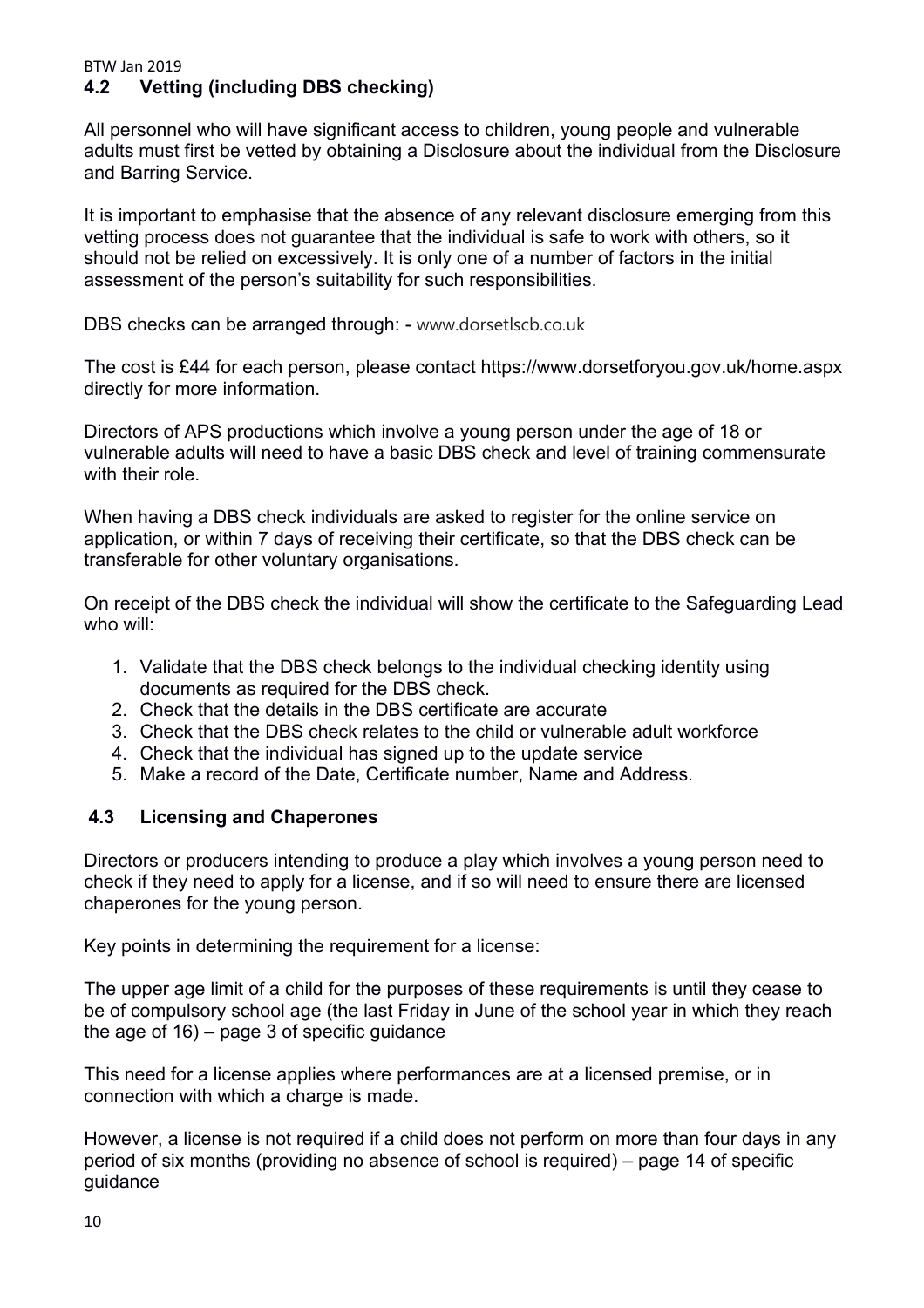There is a limit to 6 performances per 7 days – page 10 (performance refers to any directed activity which includes rehearsals) - page 12 of specific guidance

In applying for a license, the director will need to arrange for Chaperones to be present at rehearsals or productions.

The attached guidance outlines the situation in detail and provides the necessary forms to apply for the license, and requirements of a Chaperone.

Chaperones need to be licensed by the local authority which will require an enhanced DBS check, appropriate level of training (provided as part of the licensing arrangement), and be familiar with the APS child protection policy and procedures and the Dorset County Council (DCC) child performance licencing policy www.dorsetlscb.co.uk.

A child or young person's parent can act as a chaperone for their own child if the parents are present with the child at all times (except when on stage). This does not extend to siblings or grandparents who might see themselves as "carers".

### **4.4 The Safeguarding Lead within APS**

Two Safeguarding Leads will be appointed, at least one should be a member of the Committee, to advise APS on compliance with the procedures in this protection policy and act as a focal point for reporting any concerns. The leads have the primary responsibility to check that everyone who has significant access to children, young people and vulnerable adults within the theatre is suitable for that role and has been vetted as described above.

#### **4.5 Training**

The effectiveness of the policy depends on everyone who is involved being aware of what is good practice and the Leads will ensure there is awareness on the committee and particularly with those working directly with children, young people and vulnerable adults.

- **Induction**, which includes familiarisation with responsibilities and procedures to be followed and delivered to all personnel.
- All personnel to receive a copy of the Policy
- **Training** for Leads and other personnel as and when required
- APS will keep an up-to-date list of personnel who have received training in Safeguarding, Prevent and other relevant subjects.

# **5. Visiting Groups**

Where groups using the APS Studio Theatre for their own performances have young people for whom it would be necessary to have a license and chaperone, the group will have to provide written confirmation that they have/will meet these requirements.